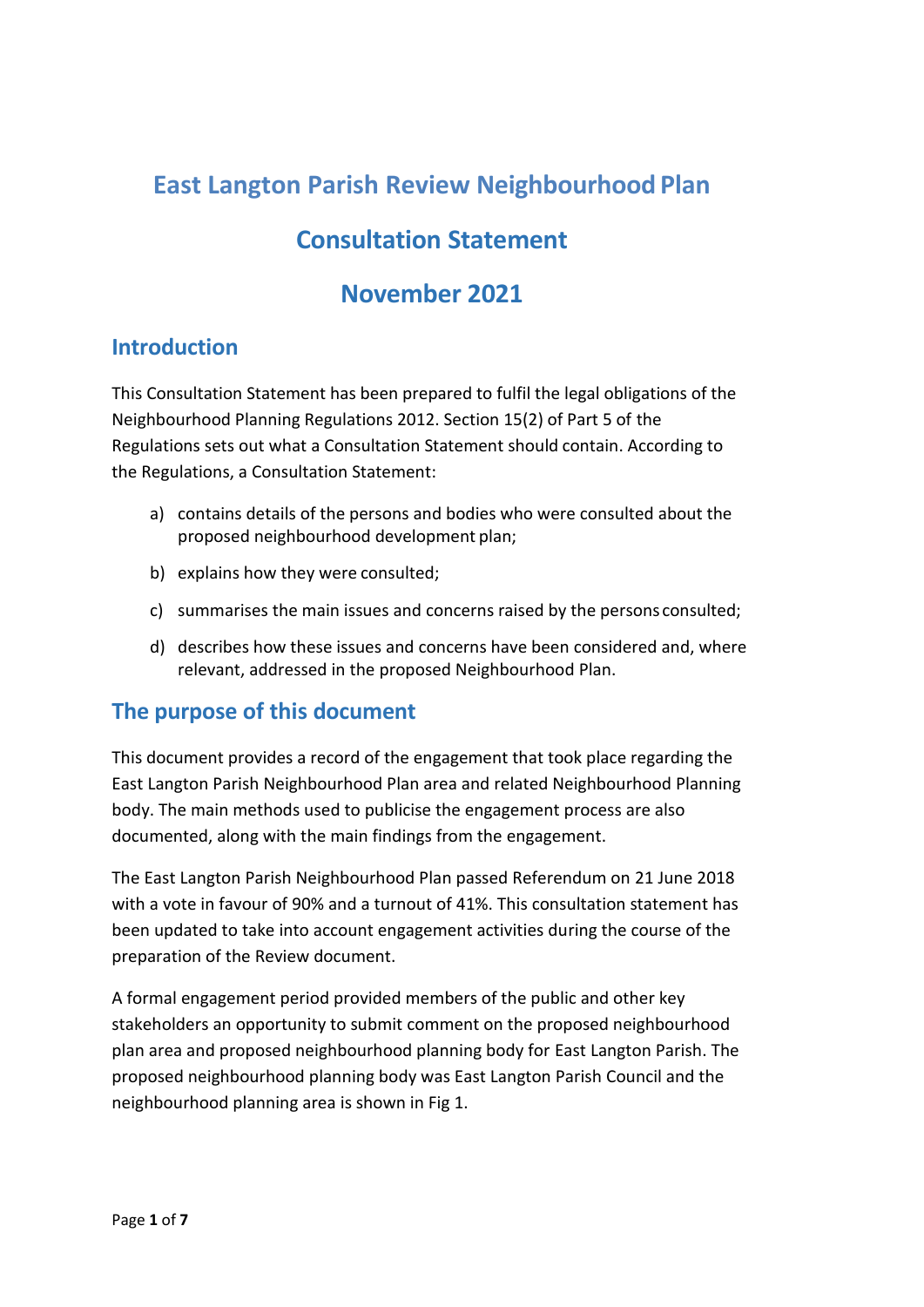

#### **Figure 1 Neighbourhood Area – designated on 9 October 2013**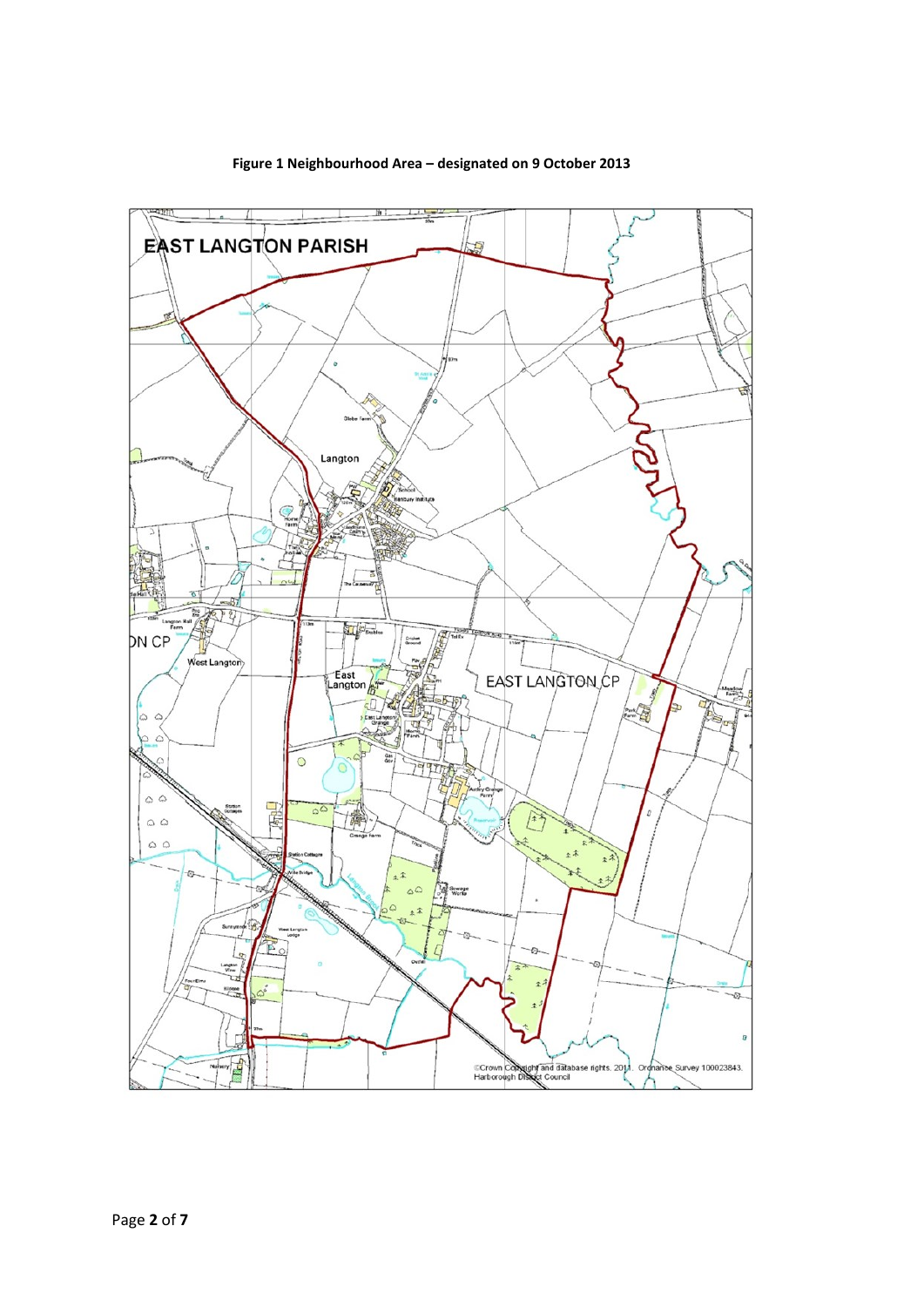# **Regulations and Government Guidance:**

# **Stage 1: Defining the Neighbourhood**

The local community was required to decide how they intended to work together to undertake the production of the Neighbourhood Plan. East Langton Parish is a 'parished' area therefore, the Parish Council has led on the neighbourhood planning process.

The Parish Council applied to the local planning authority to designate the neighbourhood as identified above.

Harborough District Council checked that the application was appropriate and undertook the appropriate notification process. The designation was made on 9 October 2013.

## **Stage 2: Preparing the Plan**

The Parish Council were engaged in order to pull together and prioritise their early ideas and start to draw up their plans.

The Parish Council ensured that the preparation of the Plan was:

- Generally in line with local and national planning policy framework;
- In line with other legal frameworks;
- Mindful of the need to contribute to sustainable development;
- Prepared on the basis of sound governance arrangements.

The East Langton Parish Neighbourhood Plan seeks to establish specific and local planning policies for the development and use of land in the Parish. The Neighbourhood Plan establishes policies to meet local need taking into account strategic planning policies, the data gathered through community engagement and consultation alongside demographic and socio-economic data.

The decision to undertake a formal review of the Neighbourhood Plan was taken by East Langton Parish Council in late 2019.

## **Consultation Methodology**

### **The consultation aimed:**

- To inform as many people as possible of the review of the Neighbourhood Plan in challenging times as the Review coincided with the Coronavirus Pandemic.
- To engage with all landowners in the Neighbourhood Area to explore opportunities for residential development to help meet the housing need for the Parish.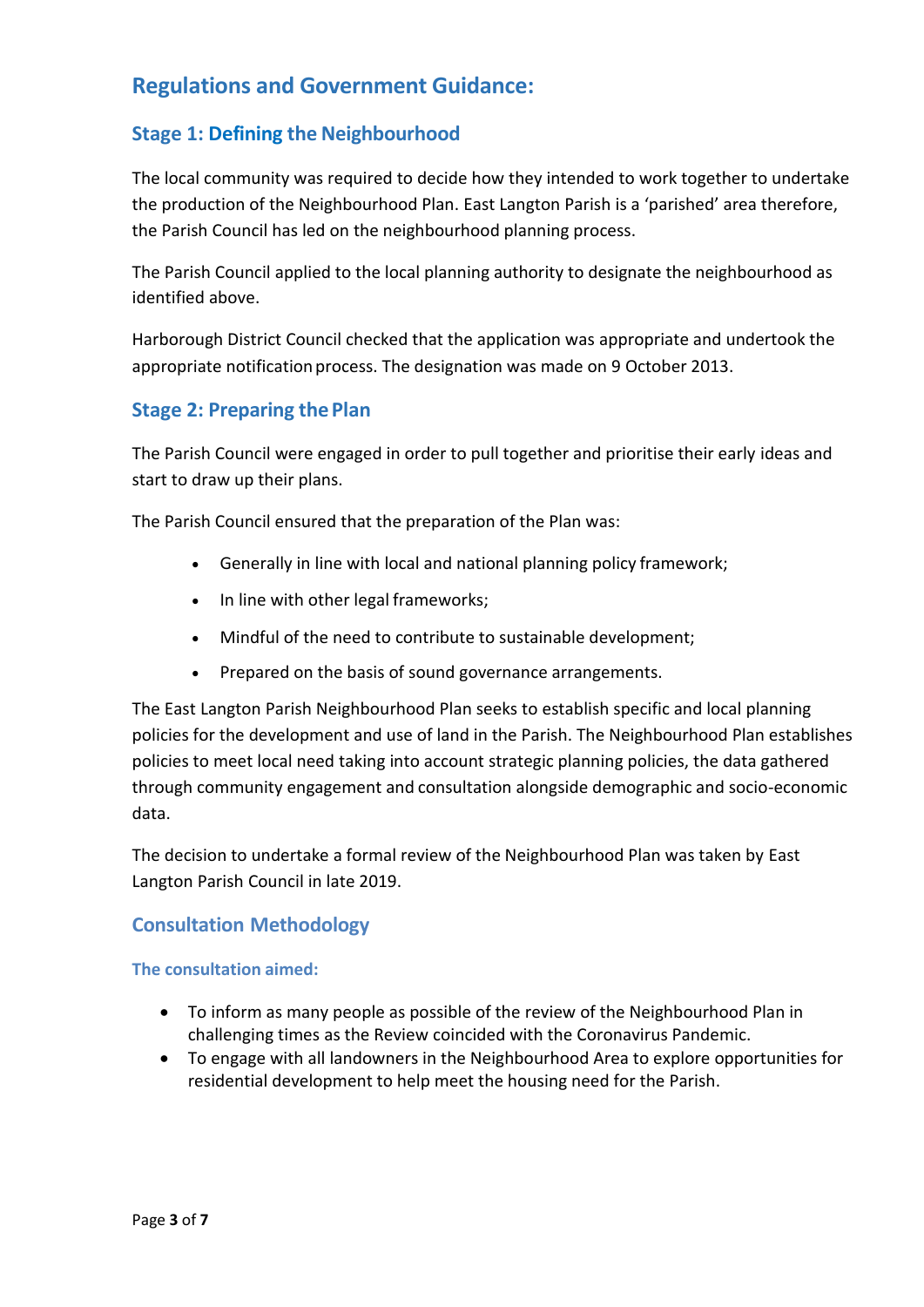#### **Activities:**

## **Original Neighbourhood Plan**

Extensive consultation was carried out for the original Neighbourhood Plan and the full details can be found in East Langton Parish Consultation Statement (Neighbourhood Plan Referendum Version 2011-2031)**.**

### **Neighbourhood Plan Review**

- The Neighbourhood Plan was included as a regular agenda item at Parish Council meetings. Minutes of meetings are publicly available on the Parish website;
- Dialogue was maintained with Officers from Harborough District Council as the Neighbourhood Plan progressed;
- All landowners were written to, to seek 'expressions of interest' for future residential development;
- A questionnaire was sent out to gauge support for the retention of the open space in Church Langton; 60% of households responded;
- A staffed exhibition about the Neighbourhood Plan was held on 18 August 2021. At this event people were asked to give their thoughts and ideas on the emerging policies. The event was extensively publicised by leaflets distributed to each household and via social media. The analysis of this event is included in the submission material;
- Agencies with a statutory or other significant interest in The Plan were invited to submit their comments in writing by email and letter, at appropriate stages of the planning process, according to the regulations. The list of Regulation 14 comments and the responses, indicating how the Neighbourhood Plan was amended as a result of the comments;
- An Executive summary of the NP was distributed to each household in the Parish to help an understanding of its content and what had changed since the original NP. The Executive Summary is in the submission material.

## **Detailed Consultation Activities**

### **Neighbourhood Plan Review**

The Open Event attracted 38 people. The event concentrated on the policies that had changed and elicited the following responses:

Residential Allocation 15 y 1 n

Settlement Boundaries

- East Langton 14 y 0 n
- Church Langton 14 y 1 n

Page **4** of **7** Local Green Spaces 24 y 0 n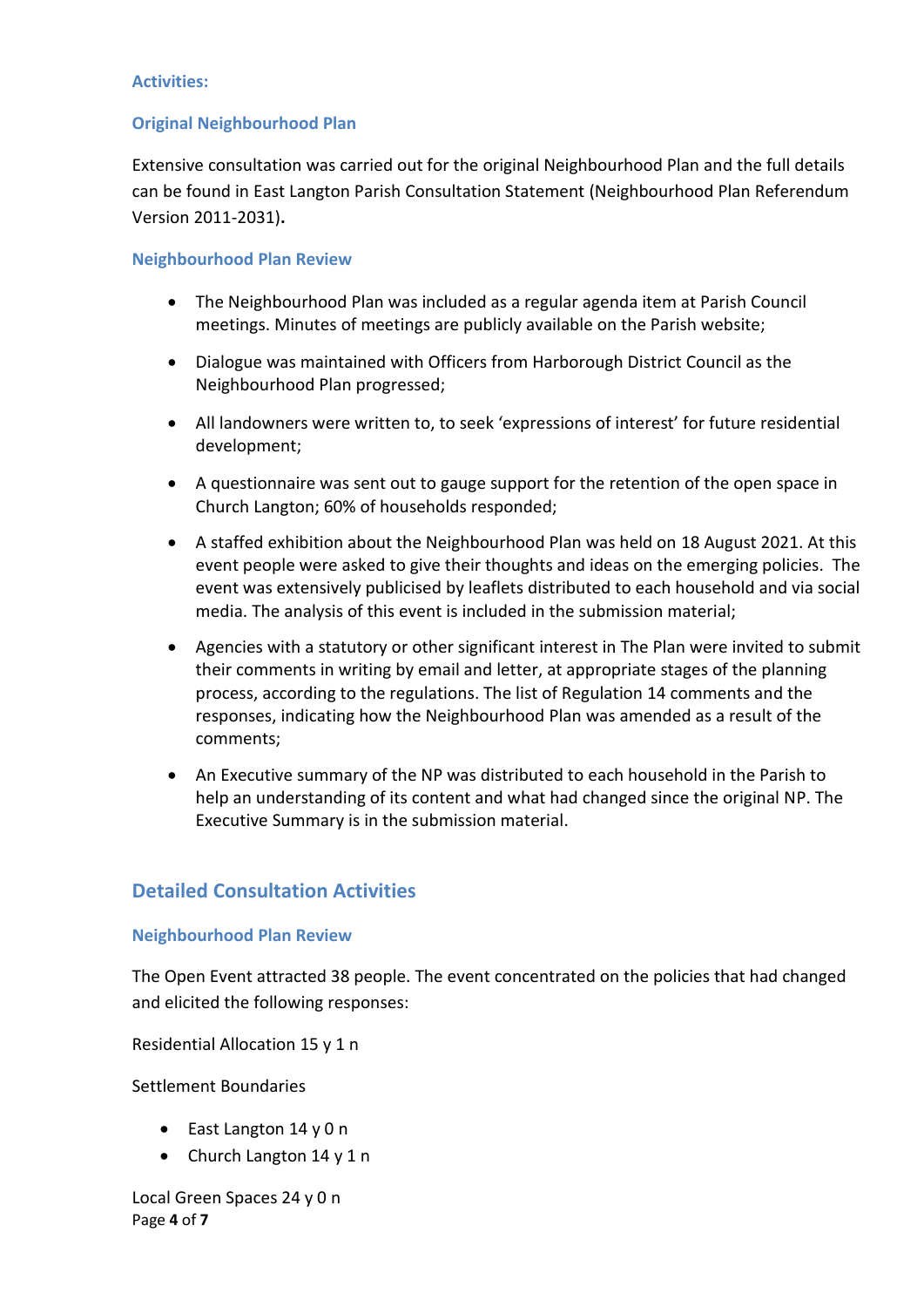#### Important Views 19y 0 n

## Local Heritage Assets 20 y 0 n



The following comments were recorded on the displays:

Once the Plan was finalised taking on board comments from the Open Event, it was submitted for Regulation 14 consultation on 29 July and 9 September 2021.

The following groups were contacted and comments sought at Regulation 14 stage:

Page **5** of **7** British Gas Properties, British Telecommunications Plc, The Coal Authority, East Leicestershire and Rutland CCG, English Heritage, Historic England, Homes and Communities Agency, National Grid, Natural England, Network Rail Infrastructure Limited, Severn Trent Water Ltd, Anglian Water Ltd, Leicestershire Police, Leicestershire Fire and Rescue, Environment Agency, CPRE, Voluntary Action Leicestershire, Leicestershire Ethnic Minority Partnership, Federation of Gypsy Liaison Groups, Interfaith Forum for Leicestershire, Market Harborough Chamber of Commerce, Leicestershire Centre for Integrated Living, Age UK Leicestershire and Rutland, Harborough District Council,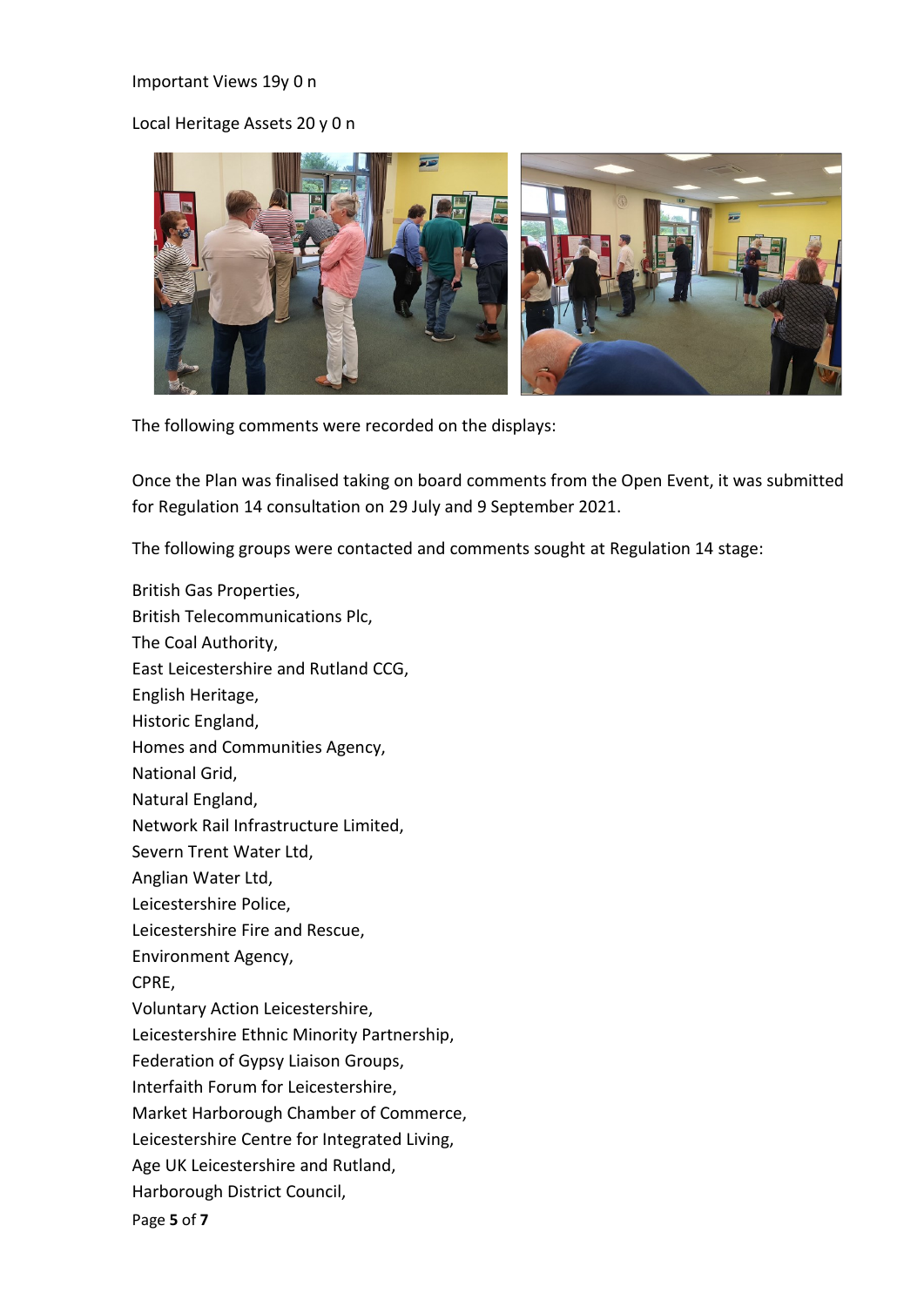Harborough District Disability Access Group, Leicestershire County Council transport, Leicestershire County Council, Policy and Community, Waterloo

## **Adjoining Parishes:**

Tur Langton Kibworth Beauchamp Foxton Great Bowden West Langton Stonton Wyville

## **Councillors/MP:**

Neil O'Brien, MP County Councillors Phil King; Barry Champion District Councillor: Simon Whelband

### **Landowners:**

Local landowners identified through the consultation process

The comments and responses from the Regulation 14 consultation are recorded and included in the submission material.

## **General**

Throughout the Plan's development we have liaised with Officers from Harborough District Council to ensure not only that emerging Policies are in general conformity with the existing Local Plan.

The Neighbourhood Plan Review has taken into account the latest evidence of housing need used in preparation of the Local Plan.

The draft Neighbourhood Plan (Review version) is now ready to be submitted to Harborough District Council who will publicise it for a further six weeks and then forward it, with accompanying documents and all representations made during the publicity period, to an Independent Examiner who will review it and check that it meets the 'Basic Conditions'.

The Examiner will discuss the significance of the modifications within the Review version of the Neighbourhood Plan compared to the original Neighbourhood Plan with Harborough District Council before a decision is taken about the need for a Referendum.

If needed, the referendum question will be a straight "yes" or "no" on the entire Plan, as set out

Page **6** of **7**